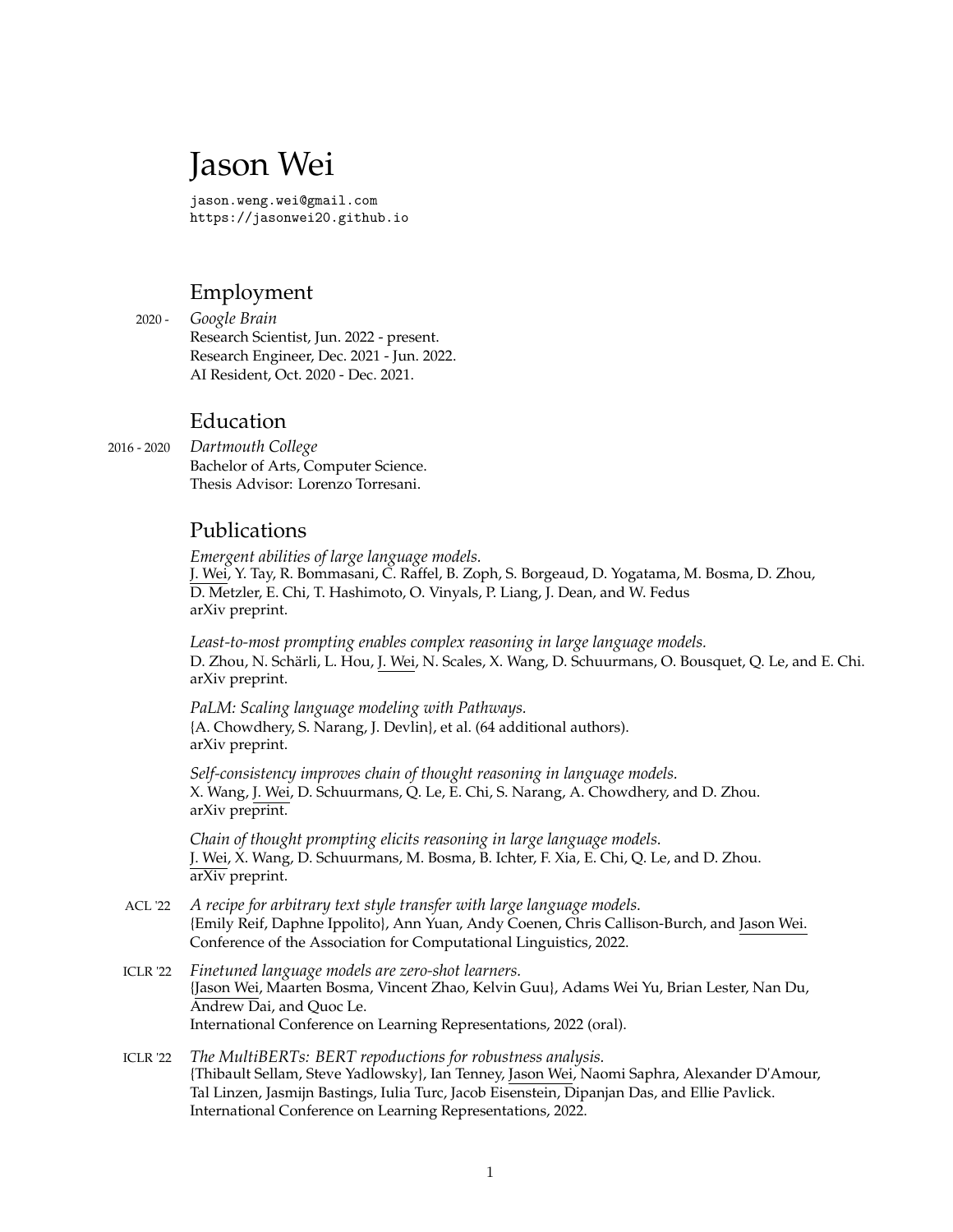| EMNLP '21                    | Frequency effects on syntactic rule-learning in transformers.<br>Jason Wei, Dan Garrette, Tal Linzen, and Ellie Pavlick.<br>Conference on Empirical Methods in Natural Language Processing, 2021 (oral).                                                                   |
|------------------------------|----------------------------------------------------------------------------------------------------------------------------------------------------------------------------------------------------------------------------------------------------------------------------|
| EMNLP '21                    | Good-enough example extrapolation.<br>Jason Wei.<br>Conference on Empirical Methods in Natural Language Processing, 2021.                                                                                                                                                  |
| <b>ACL '21</b>               | A cognitive regularizer for language modeling.<br>Jason Wei, Clara Meister, and Ryan Cotterell.<br>Conference of the Association for Computational Linguistics, 2021.                                                                                                      |
| <b>ACL '21</b>               | Language model augmented relevance score.<br>Ruibo Liu, Jason Wei, and Soroush Vosoughi.<br>Conference of the Association for Computational Linguistics, 2021 (oral).                                                                                                      |
| <b>ACL '21</b><br>(Findings) | A survey of data augmentation approaches for NLP.<br>{S. Feng, V. Gangal}, J. Wei, S. Chandar, S. Vosoughi, T. Mitamura, and E. Hovy.<br>Findings of the Association for Computational Linguistics: ACL 2021.                                                              |
| <b>ACL</b> '21<br>(Findings) | Modulating language models with emotions.<br>Ruibo Liu, Jason Wei, Chenyan Jia, and Soroush Vosoughi.<br>Findings of the Association for Computational Linguistics: ACL 2021.                                                                                              |
| NAACL '21                    | Linguistic complexity loss in text-based therapy.<br>Jason Wei, Kelly Finn, Emma Templeton, Thalia Wheatley, and Soroush Vosoughi.<br>Conference of the North American Chapter of the Association for Computational Linguistics, 2021.                                     |
| NAACL '21                    | Few-shot text classification with triplet networks, data augmentation, and curriculum learning.<br>Jason Wei, Chengyu Huang, Soroush Vosoughi, Yu Cheng, and Shiqi Xu.<br>Conference of the North American Chapter of the Association for Computational Linguistics, 2021. |
| EACL '21                     | Text augmentation in a multi-task view.<br>Jason Wei, Chengyu Huang, Shiqi Xu, and Soroush Vosoughi.<br>Conference of the European Chapter of the Association for Computational Linguistics, 2021.                                                                         |
| AAAI '21                     | Mitigating political bias in language models through reinforced calibration.<br>Ruibo Liu, Chenyan Jia, Jason Wei, Guangxuan Xu, Lili Wang, and Soroush Vosoughi.<br>AAAI Conference on Artificial Intelligence, 2021 (Outstanding AI for Social Impact Paper).            |
| EMNLP '19                    | Easy data augmentation techniques for boosting performance on text classification tasks.<br>Jason Wei and Kai Zou.<br>Conference on Empirical Methods in Natural Language Processing, 2019.                                                                                |
|                              | <b>Invited Talks</b>                                                                                                                                                                                                                                                       |
| 2022                         | "Emergent abilities of big language models."<br>- Princeton NLP group, Feb. 2022.                                                                                                                                                                                          |
| 2022                         | "What is natural language processing and why care?"<br>- Dartmouth College, Feb. 2022.                                                                                                                                                                                     |
| 2022                         | "Instruction tuning with FLAN."<br>- Stanford NLP Seminar, Jan. 2022.<br>- New York University, ML <sup>2</sup> group, Dec. 2021.<br>- Google Research, NLP Discuss Series, Nov. 2021.                                                                                     |

- 2021 ''When BERT fails at syntax.''
	- New York University, Computation and Psycholinguistics Lab, Nov. 2021.